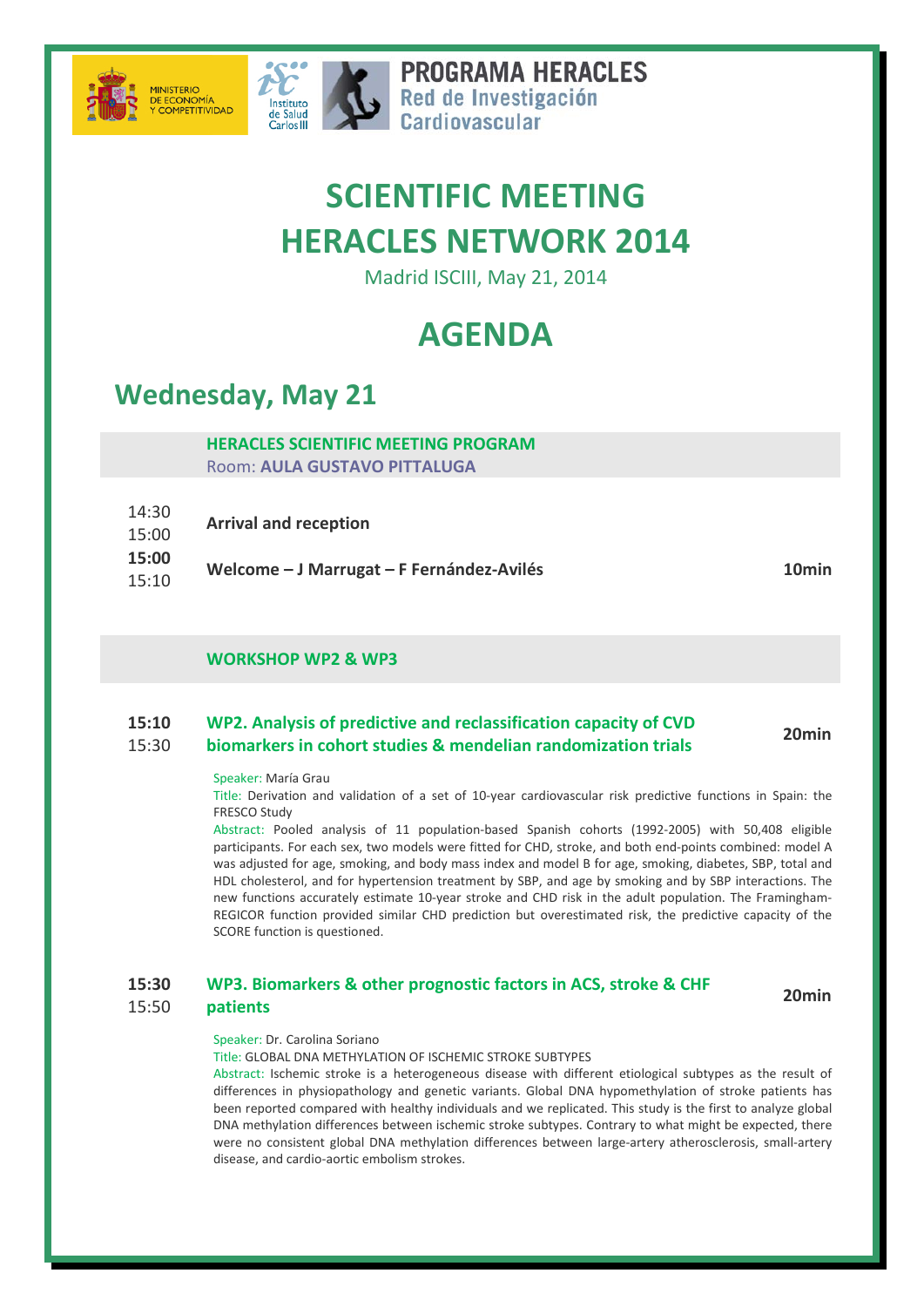#### **WORKSHOP WP4 & WP5**

#### **15:50** 15:50 WP4. Endothelial function and vascular regeneration **20min**<br>16:10

#### Speaker: Dr. Irene López-Vilchez

Title: Approaches to other populations with elevated CVR, potential biomarkers and alternative therapeutic approaches

Abstract: We have collaborated in the evaluation of CEC, EPC in the PROCELL studies. Furthermore, we investigated elements of the CVR in patients with uremia, diabetes and other pathologies that develop endothelial dysfunction (ED). More recently, we have identified the existence of a relationship between major depression and cardiovascular risk and have been able to characterize a prothrombotic phenotype in patients with major depression and its improvement throughout treatment with SSRI [Lopez-Vilchez I, et al.J Affect Disord 2014;159:39-45]. We are identifying the antithrombotic mechanisms of SSRI (FIS PI13/00517) and evaluating the possible value of VWF and ADAMTS-13 biomarkers as global biomarkers of ED.

#### **16:10** 16:30 WP5. Ion channels in the vasculature and CVDs **20min**

#### Speaker: Dr. Miguel Angel Valverde

Title: BK channel-dependent modulation of ERK phosphorylation and cell proliferation in human vascular smooth muscle.

Abstract: Tungstate is a transition metal with antidiabetic, antiobesity and antihypertensive actions. Although there is substantial knowledge regarding its metabolic effects, the information on the primary target/s of tungstate is scarce. Tungstate triggers the activation of extracellular signal-regulated kinases (ERK) in different cell types, a process that requires the participation of an upstream Gi protein. The antihypertensive effect of tungstate depends on the activation of the vascular smooth muscle large conductance, voltage- and Ca2+-activated K+ (BK) channel. The vasorelaxant effect of tungstate requires the presence of the pore-forming **CNMA1**) and the regulatory

that tunsgtate-induced activation of  $B K \alpha$  -sensitive Gi proteins to 1 channels proteins to 1 channels proteins to 1 channels proteins to 1 channels proteins to 1 channels proteins to 1 channels proteins to 1 channels pr enhance the tungstate-mediated phosphorylation of ERK and modulates vascular smooth muscle cell proliferation.

#### **16:30 17:15 GENDIAG AWARDS CEREMONY**

### Best Publication, HERACLES 2013

Best HERACLIDES (YOUNG INVESTIGATOR) Publication, HERACLES 2013

| - Presentation of the results of the best | 15 <sub>min</sub> |
|-------------------------------------------|-------------------|
| <b>HERACLES</b> publication               |                   |
| - Presentation of the results of the best | 15 <sub>min</sub> |
| HERACLIDES INVESTIGATOR publication       |                   |
|                                           |                   |

| 17:15<br>17:30 | <b>COFFE BREAK</b>                                                    | $15 \text{ min}$  |
|----------------|-----------------------------------------------------------------------|-------------------|
|                |                                                                       |                   |
| 17:30<br>19:00 | <b>HERACLES SCIENTIFIC COMMITTEE meeting</b><br>Room: AULA PEDRO DÍEZ | 90 <sub>min</sub> |
| 17:30<br>19:00 | <b>HERACLIDES (young investigators) meeting</b><br>Room: AULA 1       | 90 <sub>min</sub> |

**45min**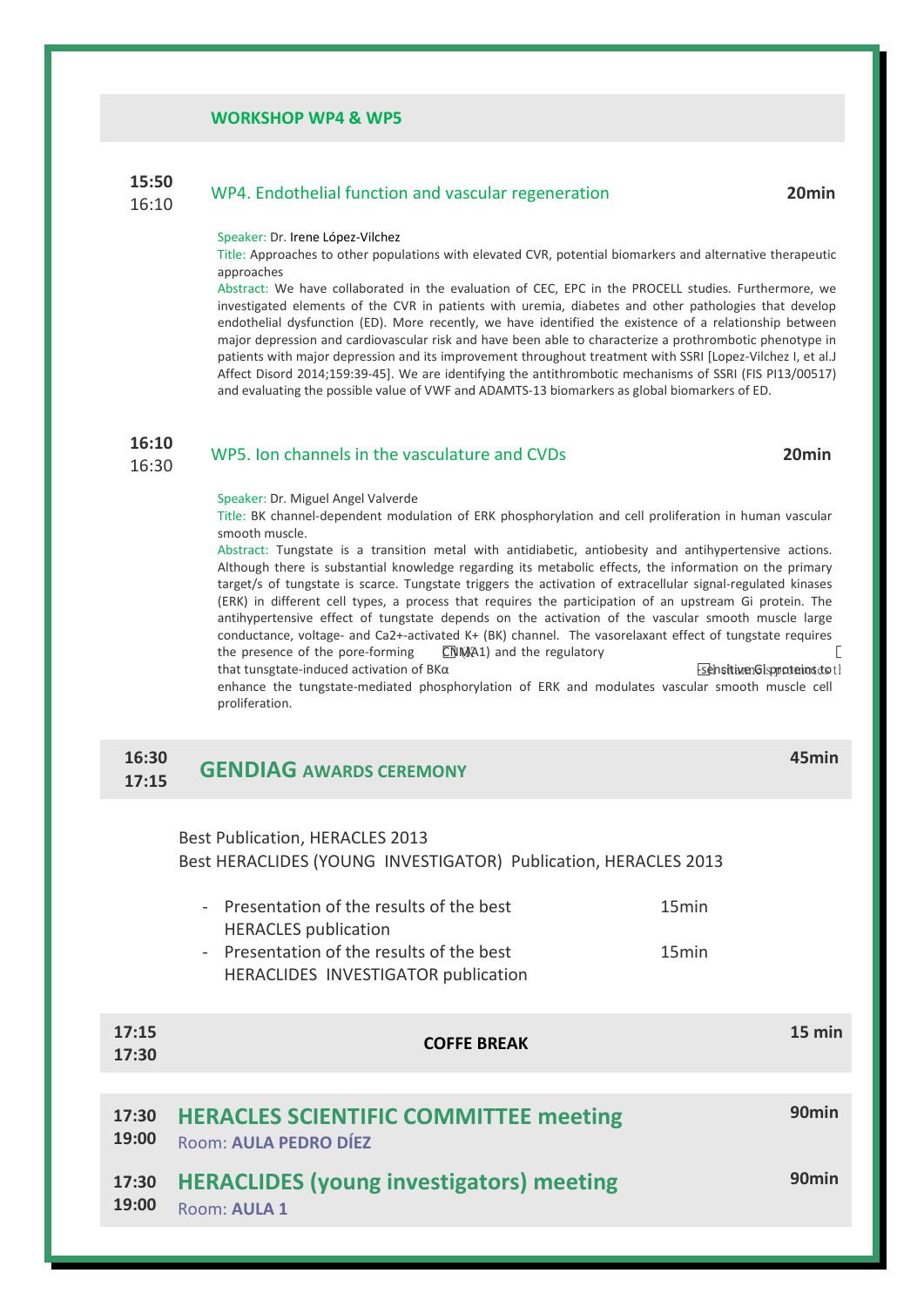



**PROGRAMA HERACLES SERIES PROGRAMA HERAC**<br>
Red de Investigación<br>
Cardiovascular

# **SCIENTIFIC COMMITTEE MEETING AGENDA**

## **Wednesday, May 21**

**17:30 19:00 HERACLES Scientific Committee Meeting** Room: **AULA PEDRO DÍEZ**

**80min**

- **0. Aprobación de la última acta del Comité (en anexo).**
- **1. Repaso del estado de los proyectos por WorkPackage a cargo de cada coordinador de WP, basado en el documento seguimiento de WP aprobado en la última teleconferencia.**

| WP <sub>2</sub> |                              | R Elosua:                                                              |
|-----------------|------------------------------|------------------------------------------------------------------------|
|                 |                              | Analysis of predictive and reclassification capacity of CVD biomarkers |
|                 |                              | in cohort studies & mendelian randomization trials.                    |
| WP <sub>3</sub> |                              | M Heras/M Roqué:                                                       |
|                 |                              | Biomarkers & other prognostic factors in ACS, stroke & CHF patients.   |
| WP4             |                              | J Tamargo:                                                             |
|                 |                              | Endothelial function and vascular regeneration.                        |
| WP <sub>5</sub> | $\qquad \qquad \blacksquare$ | <b>Miguel A Valverde:</b>                                              |
|                 |                              | Ion channels in the vasculature and CVDs.                              |
|                 |                              |                                                                        |

- **2. Financiación de proyectos colaborativos.** 
	- **a. Proyectos financiados hasta ahora.**
	- **b. Convocatoria FIS 2014, Horizon 2020….otras oportunidades.**
- **3. Ejecución económica RIC. Partidas por grupos y partidas de coordinación.**
- **4. Consortium Agreement (Deliverable D1)**
- **5. Protocolos de los subproyectos de cada WP (Deliverable D2)**
- **6. Estudio ATHOS. Expresión de interés.**
- **7. Próxima webex Comité Científico.**

### **RIC INVESTIGATORS DINNER**

**20:30 HOTEL CASTILLA PLAZA – PASEO DE LA CASTELLANA, 220**